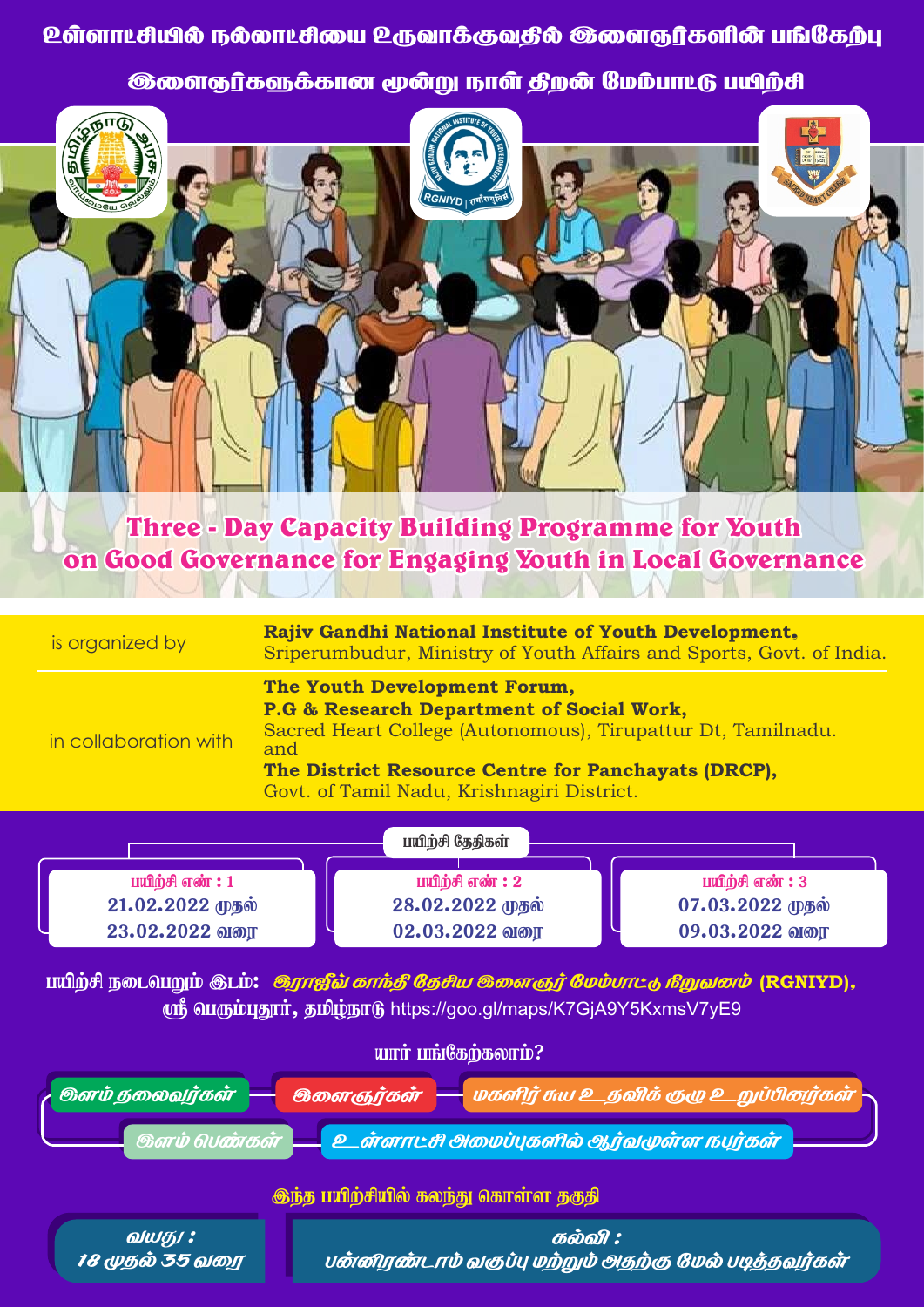# பயிற்சி நடத்தும் நிறுவனங்களின் விவரங்கள்

## **இராஜீவ் காந்தி தேசிய இளைஞர் மேம்பாட்டு நிறுவனம் (RGNIYD) , ரூ** ியரும்புதூர், தமிழ்நாடு

.<br>இராஜீவ் காந்தி தேசிய இளைஞா் மேம்பாட்டு நிறுவனம், ஸ்ரீ வெரும்புதூா், தமிழ்நாடு இந்திய அரசின் இளைஞா் நலன் மற்றும் விளையாட்டு அமைச்சகக்கின் கீம் நாடாளுமன்றச் சட்டம் எண்.35:2012 ன் கீம் கேசிய முக்கியக்துவம் வாய்ந்த நிறுவனமாகும். மேம்பாட்டின் பல்வேறு பாிமாணங்களை உள்ளடக்கிய முதுகலை மட்டத்தில் கல்வித் திட்டங்களை வழங்குதல், இளைஞா மேம்பாட்டின் முக்கியத் துறைகளில் முதன்மையான ஆராய்ச்சியில் ஈடுபடுதல் மற்றும் மாநில நிறுவனங்கள் மற்றும் அதீகாரிகளுக்கான பயிற்சித் தீட்டங்களை ஒருங்கீணைத்தல் போன்ற பன்முக செயல்பாடுகளுடன் இந்த நிறுவனம் ஒரு முக்கிய ஆதார மையமாக செயல்படுகிறது. நிறுவன அமைச்சகத்தின் சிந்தனைக் கு,முவாகவும், நாட்டில் இளைஞர்கள் தொடர்பான செயல்பாடுகளின் முதன்மை அமைப்பாகவும் செயல்படுகிறது.

### சுமுகப்பணி முதுகலை மற்றும் ஆராய்ச்சித் துறை, தூய நெஞ்சக் கல்லூரி, திருப்பத்தூர், தமிழ்நாடு

திருப்பத்தூா் தூய நெஞ்சக் கல்லூாியின் சமுகப்பணி முதுகலை மற்றும் ஆராய்ச்சித் துறை 4O ஆண்டுகளுக்கும் மேலாக சமுகப் பணியில் தரமான கல்வியை அயராது உறுதி செய்து வருகிறது. இந்த துறை மக்களை பல்வேறு வாய்ப்புகளுடன் இணைக்க பல்வேறு தேசிய மற்றும் .<br>சாவதேச அமைப்புகளுடன் இணைந்து செயல்பட்டுள்ளது. இந்தியாவில் முதன்முதலில் இளைஞா் மேம்பாட்டுக் கல்விப் படிப்பு தாய நெஞ்சக் கல்லூரியால் உயர்கல்வியாகத் தொடங்கப்பட்டது. இந்த மன்றம் இளைஞர் மேம்பாட்டுப் பணியாளர்களை ஊக்குவிக்கவும், சமு<u>தாயக்கிற்க்கு</u> சிறந்த சேவை செய்ய இளைஞா்களுக்கு பயிற்சி அளிக்கவும் பல்வேறு நிகழ்ச்சிகளை ஏற்பாடு செய்துள்ளது.

#### <mark>ஊராட்சிகளுக்கான மாவட்ட வள மையம்,</mark> கிருஷ்னகிரி மாவட்டம், தமிழ்நாடு அரசு

ஊராட்சிகளுக்கான மாவட்ட வள மையமானது தமிழக அரசின் ஊரக வளர்ச்சி மற்றும் ஊராட்சித் துறையின் கீழ் ஒவ்வொரு மாவட்டத்திலும் உருவாக்கப்பட்டு மாவட்ட ஆட்சியாின் நேரடி கண்காணிப்பில் செயல்பட்டு வருகிறது. மாநில ஊரக வளா்ச்சி மற்றும் ஊராட்சி நிறுவனம் மற்றும் மண்டல ஊரக வளர்ச்சி பயிற்சி நீறுவனம் ஆகிய நிறுவனங்களின் வழிகாட்டுதலோடு ஊராட்சி அமைப்புகளிலுள்ள தேர்ந்தெடுக்கப்பட்ட மக்கள் பிரதிநீதகள் மற்றும் அரசு அதீகாரிகள் ஆகியோருக்கு திறன் மேம்பாட்டு பயிற்சி அளிக்கவும், ஊராட்சி அமைப்புகளை தன்னிறைவு பெற்ற அமைப்பாக மாற்றுவதற்கு திட்டங்களை திட்டமிடவும் மற்றும் மாதிரி ஊராட்சிகளை உருவாக்கி கேர்வு செய்யப்பட்ட பிரதிநிதிகள் மூலம் மக்கள் .<br>பணிகளை மேற்கொள்ள அரசு வழிகாட்டு நெறிமுறைகளை பின்பற்றி மாவட்ட அளவில் அதற்கான பணிகளை முன்னெடுத்துச் செல்வதில் முனைப்பாக செயல்பட்டு வருகிறது. ஊராட்சிகளுக்கான மாவட்ட வள மையத்தின் மூலம் கீராம ஊராட்சியில் இருந்து தேர்வு செய்யப்பட்ட வார்டு .<br>உறுப்பினா்களுக்கு அடிப்படை மற்றும் புத்தாக்கப் பயிற்சி, கிராம ஊராட்சி வளா்ச்சித் திட்டம் தயாாிக்க பயிற்சி, கிராம ஊராட்சியில் நீா் மேலாண்மை குறித்த பயிற்சி மற்றும் ஊராட்சி அமைப்புகளோடு சமுக நிறுவனங்களை ஒருங்கிணைப்பு செய்தல் குறித்த பயிற்சிகள் நடத்தப்பட்டு கிராம அளவில் பல்வேறு மாற்றங்களை உருவாக்கிவருகிறது.

| பயிற்சி அமர்வுகளின் தலைப்புகளில் சில                                                                                                                                                                                                                                                                                                                                                                                                                                     |                                                                                                                                                                                                                                                                                                                                                                                                                      |
|--------------------------------------------------------------------------------------------------------------------------------------------------------------------------------------------------------------------------------------------------------------------------------------------------------------------------------------------------------------------------------------------------------------------------------------------------------------------------|----------------------------------------------------------------------------------------------------------------------------------------------------------------------------------------------------------------------------------------------------------------------------------------------------------------------------------------------------------------------------------------------------------------------|
| $*$ ஊராட்சி அமைப்புகளின் வரலாறு மற்றும் சட்ட திட்டங்கள்<br>$*$ மூன்றடுக்கு ஊராட்சி அமைப்புகள் மற்றும் செயல்பாடுகள்<br>$*$ கிராம சபையின் செயல்பாடுகள்<br>$*$ ஊராட்சி அமைப்பகளுக்கான ஒதுக்கீடுகள் மற்றும் அரசு திட்டங்கள்<br>செயலாக்கம்<br>$\ast$ மூன்றடுக்கு ஊராட்சிகளுக்கான வளர்ச்சி திட்டம் தயாரித்தல்<br>$\ast$ ஊராட்சி அமைப்புகளில் தேர்ந்தெடுக்கப்படும் மக்கள் பிரதிநிதிகளின்<br>வாறுப்புகள் மற்றும் பணிகள்<br>$*$ சமுக தணிக்கை மற்றும் தகவல் அறியும் உரிமைச் சட்டம் | $\star$ இரண்டு தவணை கோவிட் தடுப்பூசி போட்டுக்கொண்ட நபராக இருக்க<br>வேண்டும்<br>$\ast$ மூன்று நாட்களும் பயிற்சியில் கலந்து கொள்ள வேண்டும்<br>$*$ ஆதார் நகலை சமர்ப்பிக்க வேண்டும்<br>$\,\,\ast\,$ பயணபடி பெற தங்களின் பயண டிக்கெட்டுகளை சமர்ப்பிக்க வேண்டும்<br>$*$ வளாகத்தில் தமிழக அரசின் கோவிட் தடுப்பு வழிகாட்டு<br>நெறிமுறைகளை பின்பற்ற வேண்டும்<br>$\ast$ பயிற்சியின் முழவில் பங்கேற்புச் சான்றிதழ் வழங்கப்படும் |
| பதிவு செய்வதற்கான நடைமுறைகள்:<br>$\diamondsuit$ இந்த இணைப்பபைக் கிளிக் செய்வதன்மூலம் உங்கள் பங்கேற்பைப் பதிவு செய்யவும்:<br>https://forms.gle/ombkYvWfHd7n1AYs7<br>$\Diamond$ உங்கள் பயிற்சி எண் மற்றும் தேதி குறித்து உங்களுக்குத் தெரிவிக்கப்படும்<br>◆ மேலும் விவரங்கள் அறிய whatsapp குழுவில் இணையவும்<br>Training Convener                                                                                                                                          | பதிவுக் கட்டணம்<br>குல்லை                                                                                                                                                                                                                                                                                                                                                                                            |

#### ning Convener: Dr. Vasanthi Rajendran

Professor, Centre for Training, Orientation and Capacity Building & Centre for National and International Collaboration, Rajiv Gandhi National Institute of Youth Development, Sriperumbudur, Tamil Nadu, India.

**Organizing Secretaries:** 

- 1. Dr. David Paul, Training Officer, Rajiv Gandhi National Institute of Youth Development Ministry of Youth Affairs and Sports, Sriperumbudur. Tamil Nadu.
- 2. Dr. K. Arockiaraj, Asst. Professor, Youth Development Forum, P.G & Research Department of Social Work, Sacred Heart College, Tirupattur Dt. Tamil Nadu.
- 3. Mr. P. Nicola Prakash, Head and Faculty, The District Resource Centre for Panchayats (DRCP), Krishnagiri District, Govt. of Tamil Nadu.

Dr. K. Arockiarai **Contact: 9787370176** 

**Registration Help Desk** 

Mr. P. Nicola Prakash **Contact: 9500964460**